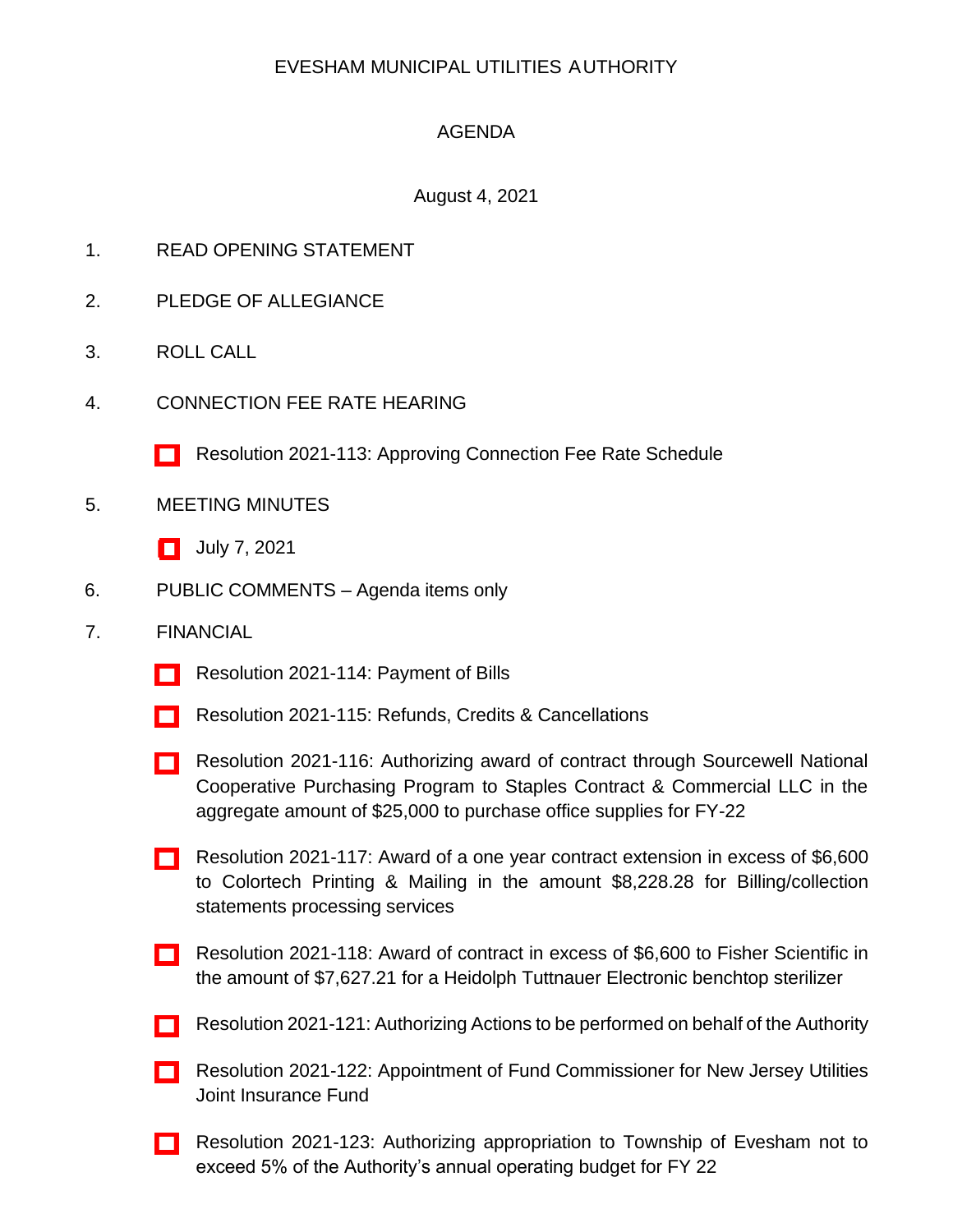- [\[ \]](http://www.eveshammua.com/wp-content/uploads/2021/07/Resolution-2021-124-TTI-Environmental.pdf) Resolution 2021-124: Award of contract in excess of \$6,600 to TTI Environmental Inc. in the amount of \$6,905.00 for Elmwood WWTP Fuel Station Stage II Vapor Recovery Decommissioning
- [\[](http://www.eveshammua.com/wp-content/uploads/2021/07/Resolution-2021-126-Gayle-Corp.pdf) ] Resolution 2021-126: Award of contract in excess of \$6,600 to Gayle Corp. in the amount of \$6,968.40 for (2) two T4A3-B Gorman Rupp rotating assemblies for Westerly Drive lift station
- [\[ \]](http://www.eveshammua.com/wp-content/uploads/2021/07/Resolution-2021-127-re_extend-financial-accommodations_relief.pdf) Resolution 2021-127: Extending Authorization on Various Forms of Financial Accommodations and Relief previously authorized by Resolutions 2020-67 and 2020-100
- 8. EXECUTIVE DIRECTOR'S REPORT
	- [ ] Potential Violations
	- [\[ \]](http://www.eveshammua.com/wp-content/uploads/2021/07/Resolution-2021-119-Extending-W-4-and-S-4-Permits.pdf) Resolution 2021-119: Extension of W-4/S-4 permits for Evesham Retirement Residence
- 9. ENGINEER'S REPORT:
	- [ ] Review of Engineer's Status Report
	- [ ] Update: South Side Water Storage Tank
	- [ ] Update: Route 70 Water Main
	- [ ] Update: Route 70 Sewer Main
	- [ ] Update: Elmwood WWTP Resiliency Improvements
		- [\[ \]](http://www.eveshammua.com/wp-content/uploads/2021/07/Resolution-2021-120-MBE-Mark-III-Change-Order-2.pdf) Resolution 2021-120: Approval of Change Order #2 in the amount of \$16,159.78 to MBE Mark III Electric, Inc.
	- [ ] Update: Knox Boulevard Water Main Replacement
	- [ ] Update: Heritage Village (Phase 2) Water Main Replacement
	- [ ] Update: Elmwood Storage Building
	- [ ] Update: Elmwood Tertiary Filter Replacement
	- [ ] Update: Woodlake Drive Water Main Replacement
	- [ ] Update: Well No. 7 Building
	- [ ] Update: Greenbrook Drive Water Main Replacement